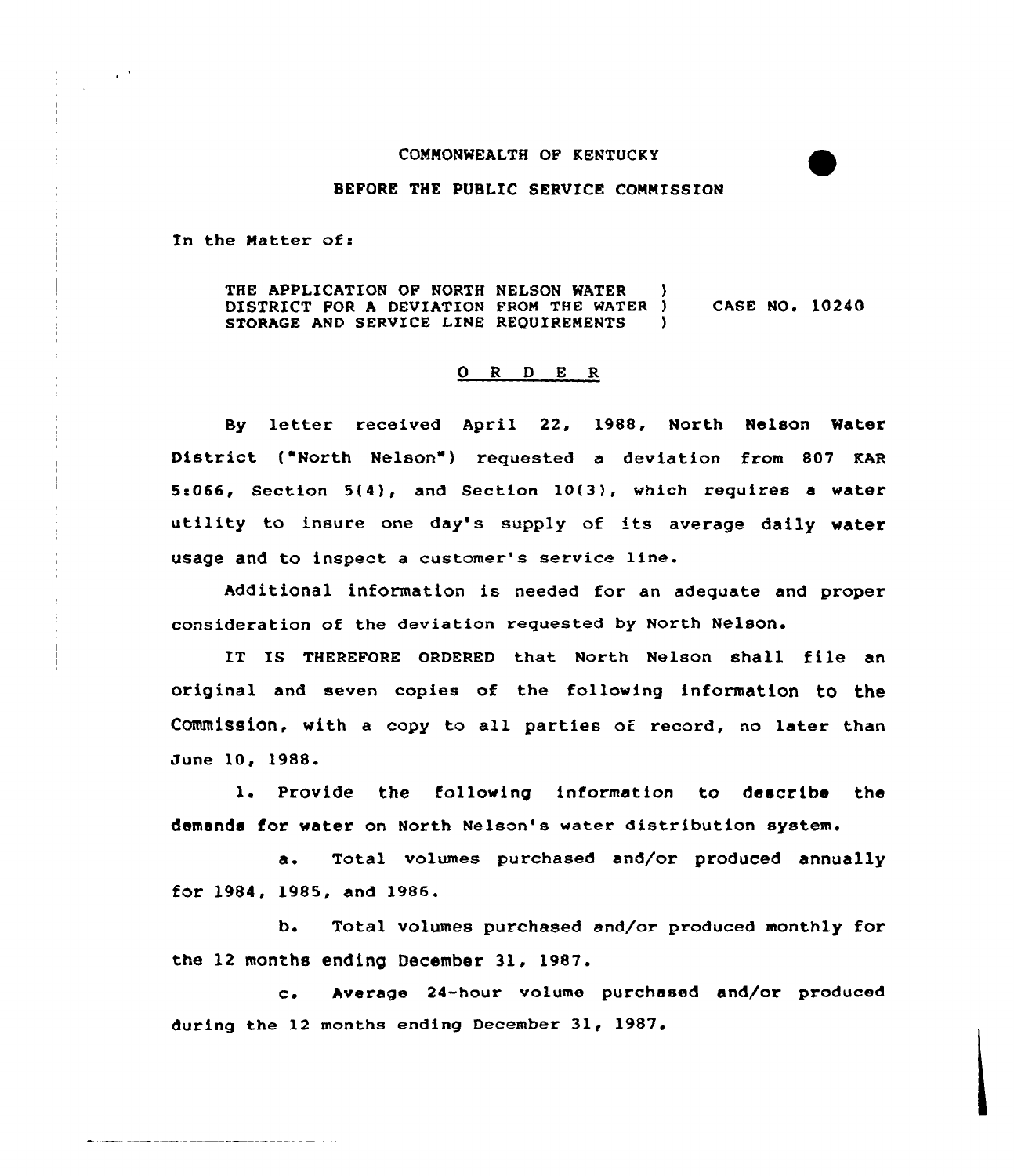d. Maximum 24-hour volume purchased and/or produced during the 12 months ending December 31, 1987.

e. Total days and highest number of successive days that the maximum 24-hour volume was purchased and/or produced during the 12 months ending December 31, 1987.

Projected maximum daily demand volumes for 1990  $f$ . similar to (d) and (e) above. Describe the method by which these projections were made.

2. Provide a map of North Nelson's distribution system that shows the location and size of all distribution mains, storage tanks, pumping stations and any other significant features of the system. One inch on this map should not represent more than one mile on the ground.

3. Provide a description of each of North Nelson's storage facilities including their locations on the system and show total volume of storage on the system.

4. List the difference in volumes between total storage and (a) maximum 24-hour volume produced and/or purchased, (b) average 24-hour volume, and (c) minimum 24-hour volume.

5. Provide a list of North Nelson's large volume customers by name and maximum monthly and 24-hour usage by volume and by percentage of North Nelson's maximum monthly and 24-hour volumes. Describe these customers' water storage and/or distribution facilities, if any exist, and any sales/purchase agreements now in effect for such customers. Explain any seasonal variations that affect the purchase volumes of any of these customers. Describe

 $-2-$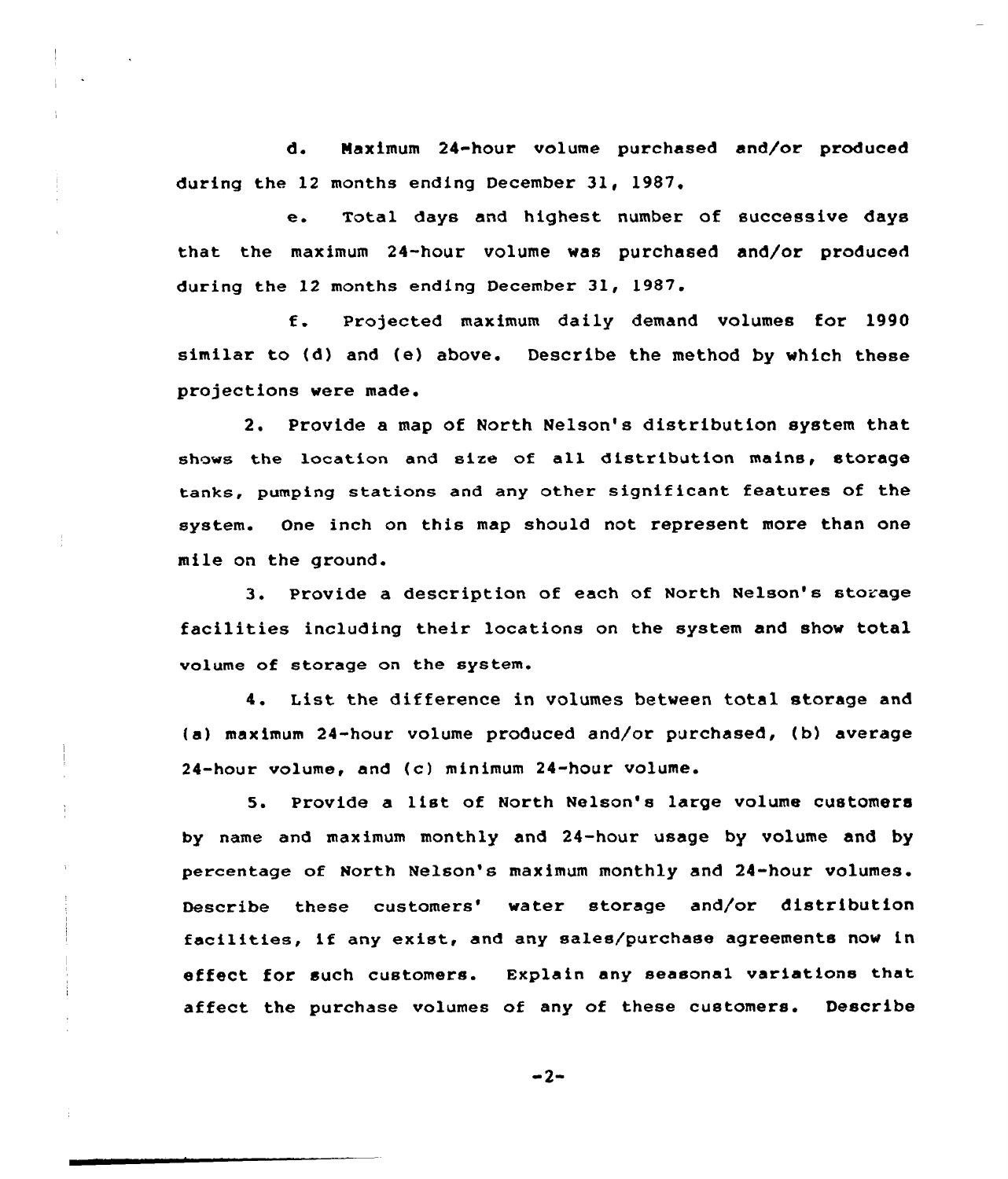North Nelson's curtailment plan, if applicable, to any of these customers. Do not list customers that are purchasing less than <sup>5</sup> percent of North Nelson's maximum monthly volumes.

6. Provide <sup>a</sup> technical summary of operational deficiencies of North Nelson's water system that are known from experience or that have been indicated by hydraulic analysis.

7. Show names and addresses of North Nelson's customers that are providing critical health services.

8. Show number of hours under present operating conditions that service can be continued to hospitals, schools and other similar facilities after an interruption of service by supplier when the supply requirements to be met are: (a) maximum 24-hour volume, (b) average 24-hour volume, and (c) minimum 24-hour volume. Provide supplemental information as needed to explain how results for  $(a)$ ,  $(b)$ , and  $(c)$  were obtained.

9. Describe past periods of interruption by the supplier for North Nelson. List dates and total days or hours of interruption.

10. Provide detailed information on supplier's system that delivers water to North Nelson. Include location and capacity of (a) treatment plant, (b) pumping stations, (c) storage tanks and any other facilities required for the delivery of water to North Nelson. Give the 24-hour capacity and maximum 24-hour production of plant for the 12 months ending December 31, 1987.

ll. Does North Nelson's water purchase agreement place <sup>a</sup> limit on the daily or monthly volumes that its supplier will furnish? If so, define these limits. If supplier provides

 $-3-$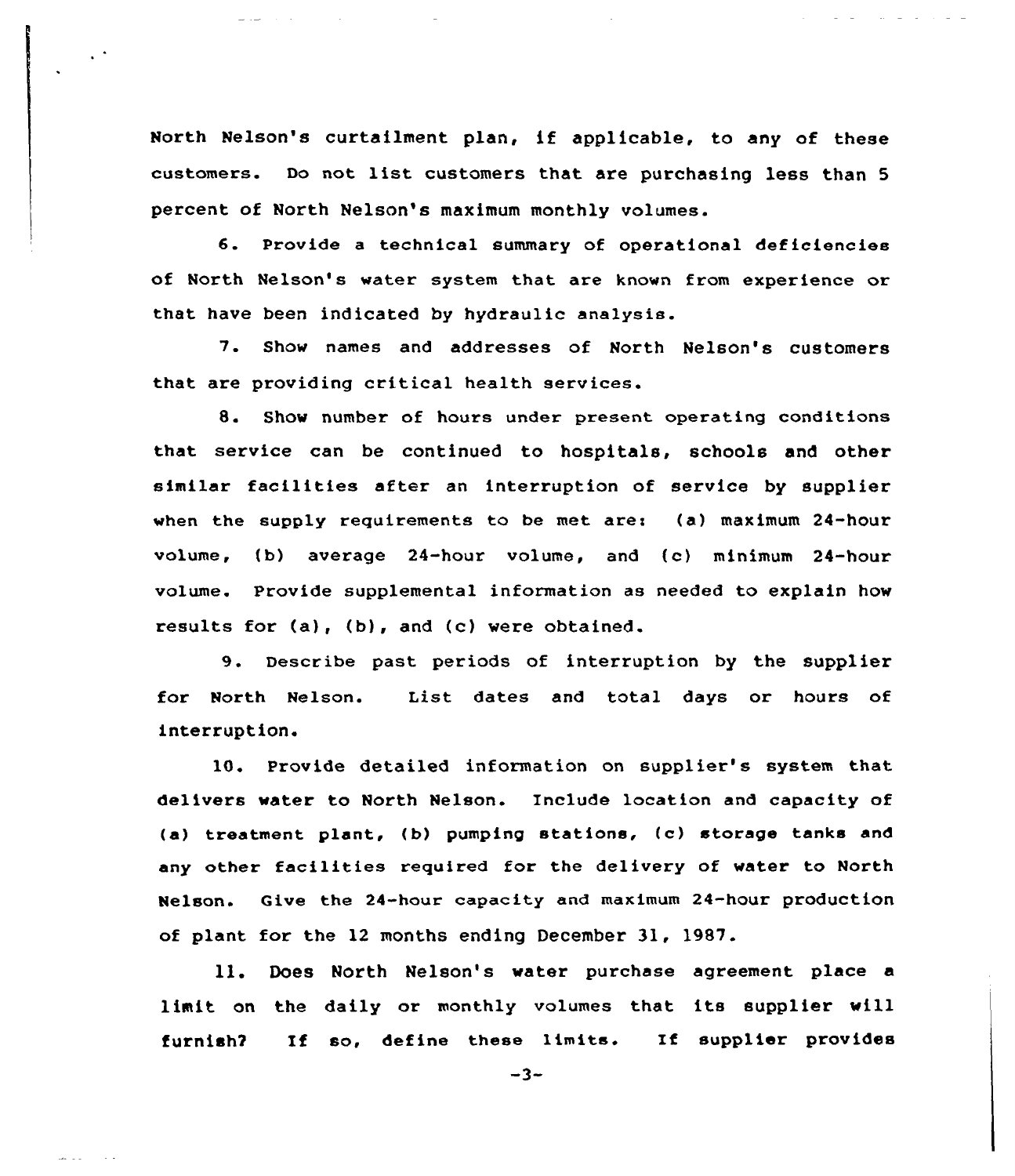certain volumes of storage for North Nelson, provide a copy of the agreement that insures the provision of this storage by supplier and a statement reflecting North Nelson's assessment of reliability of this agreement. Provide a copy of North Nelson's water purchase agreement if its particulars cannot be readily described and note the particulars of interest to the instant case. Describe any curtailment aspects of the contract.

12. Describe supplier's capability for delivery of water pressure and volume at each point of delivery to North Nelson. Describe those features of supplier's system that limit its capacity for delivery of water pressure and volume to North Nelson. Such features may include: (a) distance between supplier's tank and supplier's point of connection with North Nelson, (b) size of the connecting main between North Ne1son and its supplier's tank, (c) capacity of supplier's treatment plant, (d) age of supplier's treatment plant, (e) condition of supplier's treatment plant, and (f) capacity and condition of supplier's pumping stations and tanks and supplier's general ability to respond to the needs of North Nelson.

13. If the Farmers Home Administration ("FmHA") holds any of North Nelson's long-term debt, provide a copy of an FmHA letter stating its position with regard to the storage volume provided by North Nelson and its request for a deviation from PSC regulations.

14. Describe North Nelson's planning to date, including its efforts to secure financing, for construction of additional etoraga facilities.

 $-4-$